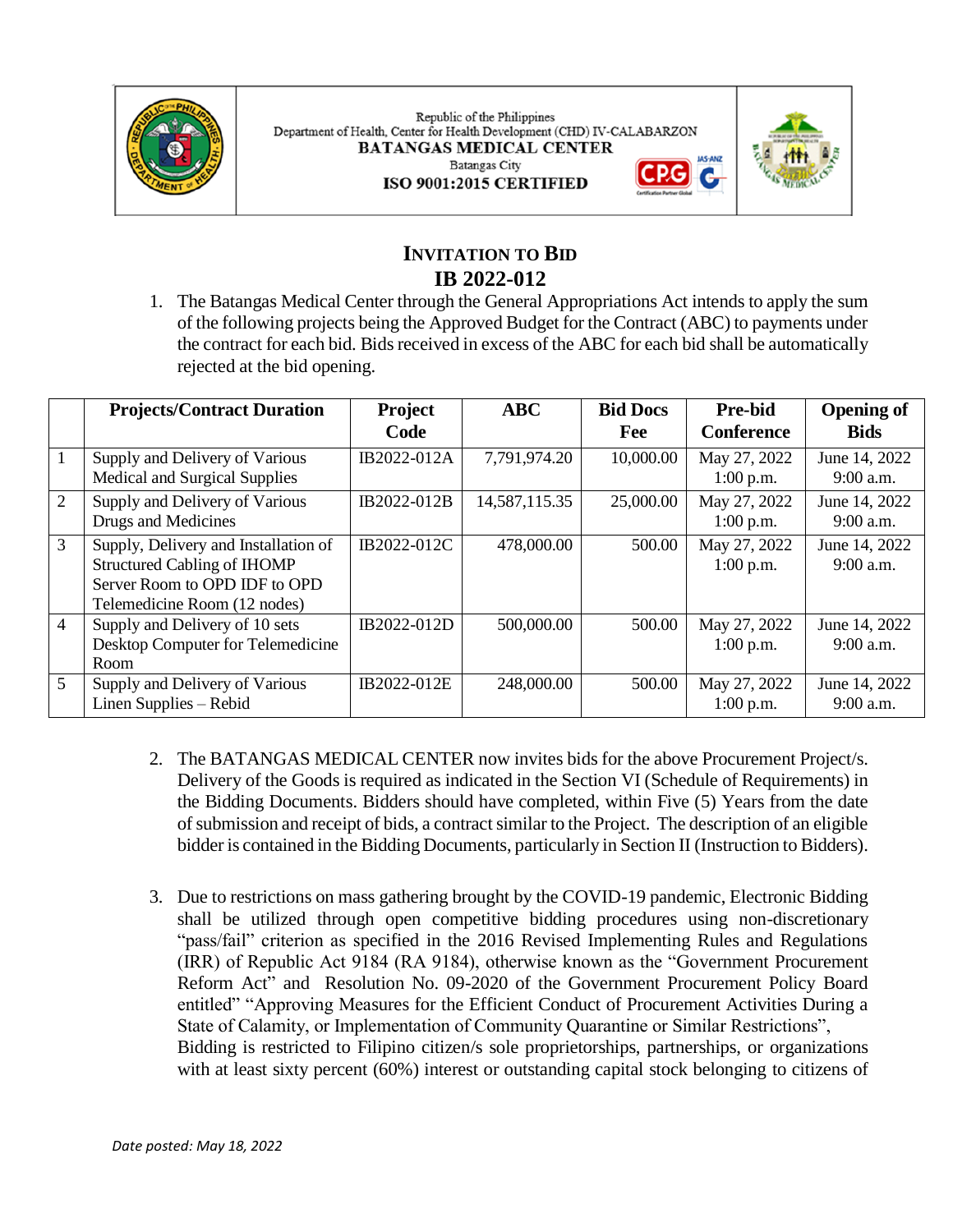the Philippines, and to citizens or organizations of a country the laws or regulations of which grant similar rights or privileges to Filipino citizens, pursuant to RA No. 5183.

- 4. Prospective Bidders may obtain further information from Batangas Medical Center and inspect the Bidding Documents at the address given below from 8:00 a.m. to 5:00 p.m. Mondays to Fridays.
- 5. A complete set of Bidding Documents may be acquired by interested bidders through electronic process on May 19, 2022 to June 14, 2022. Only bidders who paid the applicable fee for the Bid Document and who submitted proof of payment shall be allowed to participate in the e-bidding and submit the bidpursuant to the latest Guidelines issued by the GPPB and upon specific instruction of the Procuring Entity, in the amount stated at the table above. It may also be downloaded free of charge from the website of the Procuring Entity provided

that bidders shall pay the applicable fee for the Bidding Documents not later than the submission of their bids.

6. The Batangas Medical Center will hold a Pre-Bid Conference on May 27, 2022 1:00 p.m. via zoom portal.

Meeting ID: 815 5575 6726 Passcode: PREBID012

- 7. Bids must be duly received by the BAC Secretariat at the electronic portal to be given before the scheduled bid opening stated above.
- 8. All bids must be accompanied by a Bid Securing Declaration or any form of bid security in any of the acceptable forms and in the amount stipulated in ITB Clause 14.
- 9. Bid Opening shall be on June 14, 2022 9:00 a.m. via ZOOM portal. Bids will be opened in the presence of the bidders' representatives who will be given the link to the portal once proof of payment have been submitted. Late Bids shall not be accepted.
- 10. The Batangas Medical Center reserves the right to reject any and all bids, declare a failure of bidding, or not award the contract at any time prior to contract award in accordance with Section 35.6 and 41 of the 2016 revised IRR of RA 9184, without thereby incurring any liability to the affected bidder or bidders.
- 11. For further information, please refer to: *HBAC Secretariat Batangas Medical Center Kumintang Ibaba, Batangas City Tel. Nos. (043) 740-8303 to 8307 local 1129 or 1158 [bac@batmc.doh.gov.ph](mailto:bac@batmc.doh.gov.ph)*

(SGD.)MERLITA G. PUBLICO, MD, MHA, FPAFP HBAC Chairman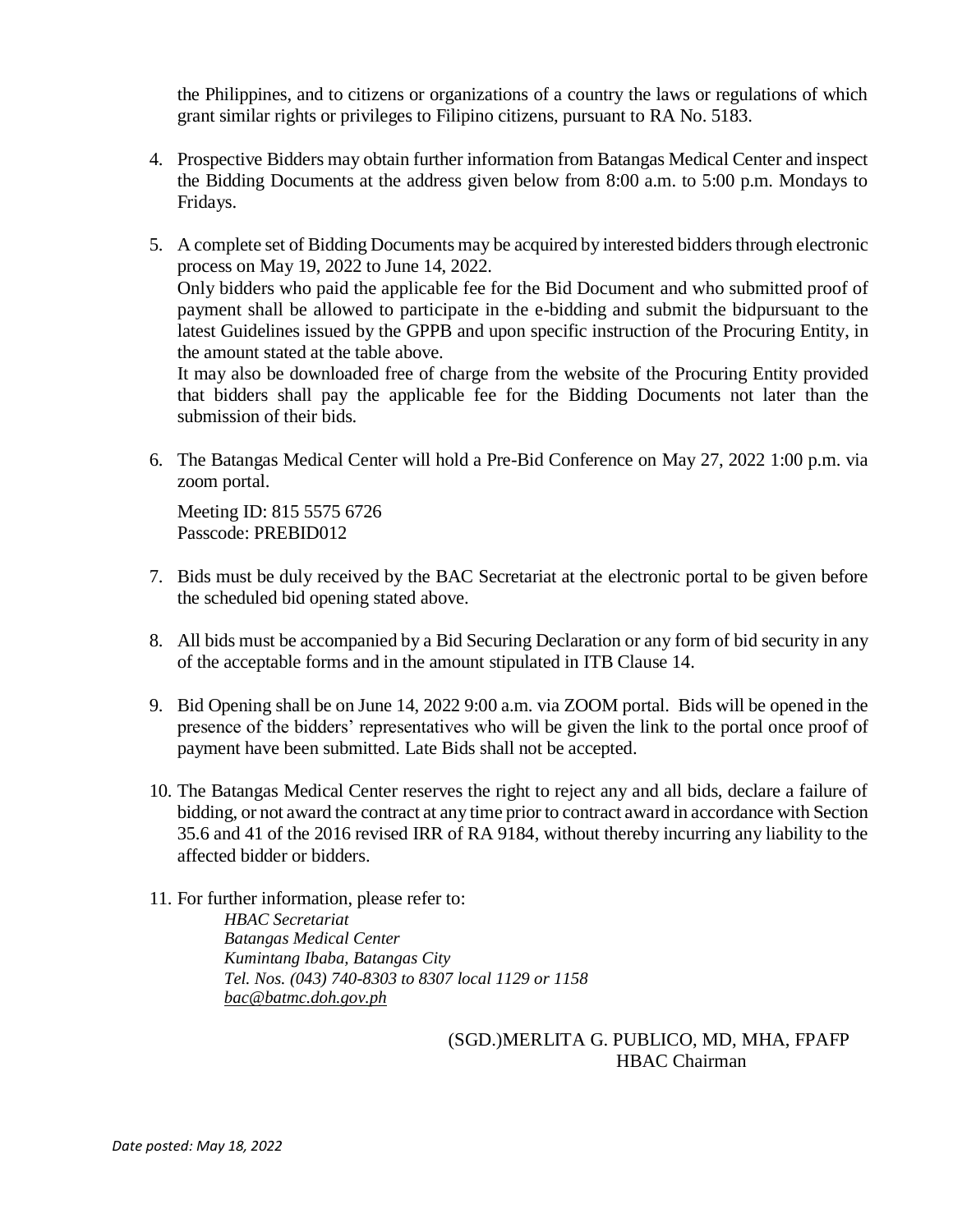### **REMINDERS FOR ONLINE BIDDERS**

#### **PREBID CONFERENCE**

1. The Batangas Medical Center will hold a Pre-Bid Conference on May 27, 2022 1:00 p.m. via zoom portal.

Meeting ID: 815 5575 6726 Passcode: PREBID012

- 2. Interested parties may pre-register before the said date through this link <https://forms.gle/pw8gouugW4HZUWWa7> and meeting invitation shall be sent to your registered email address otherwise wait for the meeting invitation to be posted in BatMC's official website and social media pages or contact our BAC Secretariat for details.
- 3. Please click the link to the attendance registry at the Zoom waiting room on the day of the actual conference to document your presence in the said event. Certificate of Attendance shall be on a per request basis however, we cannot provide such certificate if you did not log in the registry.
- 4. Please be advised that the pre-bid conference shall be audio and video recorded, and stored as part of the documentation process of the Batangas Medical Center. Hence, your attendance to the event shall indicate your explicit consent on the recording of your image and voice, collection and processing of your personal data as disclosed and captured during the event. Rest assured that processing of data is done solely for legal purposes and in compliance with the Government Procurement Reform Act.

## **SUBMISSION OF BID DOCUMENTS**

The Batangas Medical Center will only accept bid documents submitted electronically to the designated Google Form link to be given upon showing of proof of payment before the opening date of the bids. Bidders are required to show proof of payment submitted to **[bac@batmc.doh.gov.ph](mailto:bac@batmc.doh.gov.ph)**before it will be given the link for submission of bid documents.

Payment can be made by paying directly to the cashier of the Procuring Entity or through bank transfer at: **Bank Name: Land Bank of the Philippines, Account Name: Batangas Medical Center, Account Number: 0302 1161 99**. Either way, proof of receipt must be emailed to the aforementioned address to be given the link for submission of bids.

- 1. Bidders must submit 3 files
	- a. Copy of Official Receipt
	- b. Eligibility/Technical File
	- c. Financial File
- 2. Documents must be continuous scan or multiple pages in one PDF file. Include table of contents in the front page to facilitate for quick search of the document.